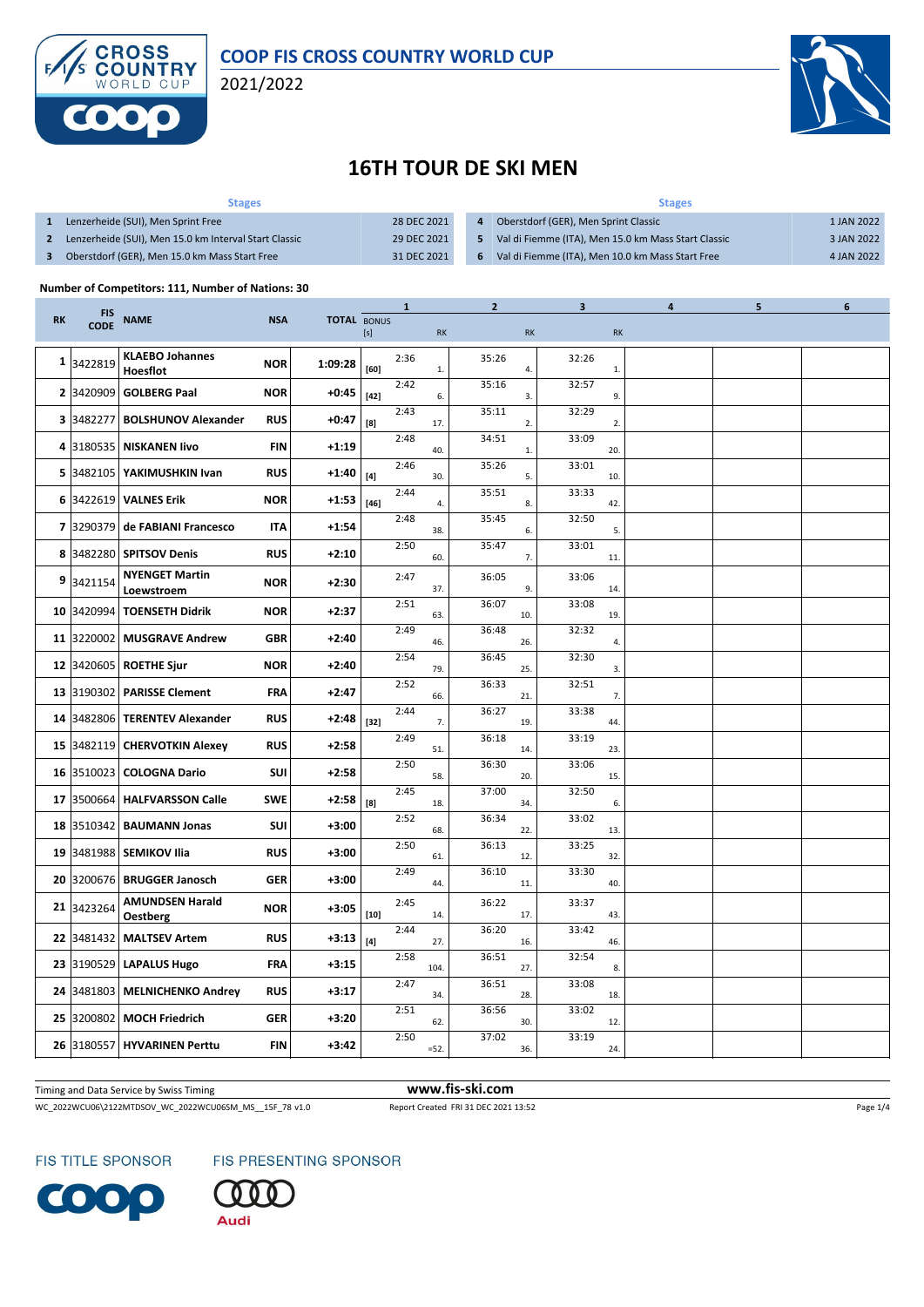



### **16TH TOUR DE SKI MEN**

|           |                           |                                        |            |                    |        | $\mathbf{1}$ |       | $\overline{2}$ |        | 3              |     | 4 | 5 | 6 |
|-----------|---------------------------|----------------------------------------|------------|--------------------|--------|--------------|-------|----------------|--------|----------------|-----|---|---|---|
| <b>RK</b> | <b>FIS</b><br><b>CODE</b> | <b>NAME</b>                            | <b>NSA</b> | <b>TOTAL BONUS</b> | [s]    | <b>RK</b>    |       |                | RK     |                | RK  |   |   |   |
|           | 27 3530882                | <b>SCHUMACHER Gus</b>                  | <b>USA</b> | $+3:46$            |        | 2:50         | 55.   | 37:05          | 38.    | 33:19          | 25. |   |   |   |
|           | 28 3290407                | <b>SALVADORI</b><br>Giandomenico       | IΤΑ        | $+3:48$            |        | 2:52         | 65.   | 36:39          | 24.    | 33:46          | 47. |   |   |   |
|           | 29 3300494                | <b>BABA Naoto</b>                      | <b>JPN</b> | $+3:56$            |        | 2:56         | 91.   | 37:07          | 41.    | 33:21          | 27. |   |   |   |
|           | 30 3430249                | <b>BURY Dominik</b>                    | POL        | +3:58              |        | 2:53         | 77.   | 37:10          | 42.    | 33:23          | 30. |   |   |   |
|           | 31 3290326                | <b>PELLEGRINO Federico</b>             | <b>ITA</b> | +3:58              | $[44]$ | 2:43         | 5.    | 36:17          | 13.    | 35:11          | 71. |   |   |   |
|           | 32 3200205                | <b>BOEGL Lucas</b>                     | <b>GER</b> | $+3:59$            |        | 2:56         | 89.   | 37:21          | 48.    | 33:11          | 21. |   |   |   |
|           | 33 3150570                | <b>NOVAK Michal</b>                    | <b>CZE</b> | +4:00              | [8]    | 2:46         | 19.   | 36:35          | 23.    | 34:16          | 58. |   |   |   |
|           | 34 3190419                | <b>COLLET Martin</b>                   | FRA        | +4:01              |        | 2:48         | 42.   | 36:54          | 29.    | 33:47          | 48. |   |   |   |
|           | 35 3190398                | <b>LAPIERRE Jules</b>                  | <b>FRA</b> | +4:02              |        | 2:50         | $=52$ | 37:11          | 43.    | 33:30          | 39. |   |   |   |
|           |                           | 36 3020003 ESTEVE ALTIMIRAS Ireneu AND |            | $+4:03$            |        | 2:58         | 102   | 37:06          | 40.    | 33:28          | 35. |   |   |   |
|           |                           | 37 3290383 RASTELLI Maicol             | <b>ITA</b> | +4:07              |        | 2:46         | 32.   | 36:58          | $=32.$ | 33:51          | 49. |   |   |   |
|           | 38 3481163                | <b>RETIVYKH Gleb</b>                   | <b>RUS</b> | +4:08              | $[24]$ | 2:43         | 11.   | 37:54          | 56.    | 33:24          | 31. |   |   |   |
|           | 39 3510534                | <b>KLEE Beda</b>                       | <b>SUI</b> | +4:09              |        | 2:53         | 74.   | 37:38          | 54.    | 33:07          | 16. |   |   |   |
|           | 40 3510361                | <b>PRALONG Candide</b>                 | SUI        | $+4:11$            |        | 2:53         | 75.   | 37:25          | 49.    | 33:22          | 29. |   |   |   |
|           |                           | 41 3150519 FELLNER Adam                | <b>CZE</b> | +4:11              |        | 2:49         | 48.   | 37:31          | 51.    | 33:20          | 26. |   |   |   |
|           | 42 3421320                | <b>IVERSEN Emil</b>                    | <b>NOR</b> | +4:23              |        | 2:47         | 35.   | 37:57          | 59.    | 33:08          | 17. |   |   |   |
|           | 43 3290504                | <b>VENTURA Paolo</b>                   | ITA        | +4:28              |        | 2:59         | 105   | 37:29          | 50.    | 33:29          | 37. |   |   |   |
|           |                           | 44 3190268 BACKSCHEIDER Adrien         | <b>FRA</b> | $+4:31$            |        | 2:50         | 57.   | 37:03          | 37.    | 34:06          | 54. |   |   |   |
|           |                           | 45 3490145 ROJO Imanol                 | <b>ESP</b> | +4:45              |        | 2:58         | 103   | 38:00          | 61.    | 33:15          | 22. |   |   |   |
|           | 46 3250038                | <b>EINARSSON Snorri Eythor</b>         | <b>ISL</b> | +4:45              |        | 2:56         | 87.   | 37:57          | 58.    | 33:21          | 28. |   |   |   |
|           | 47 3530902                | <b>OGDEN Ben</b>                       | <b>USA</b> | +4:46              | [6]    | 2:42         | 21.   | 37:14          | 44.    | 34:25          | 64. |   |   |   |
|           |                           | 48 3510619 FAEHNDRICH Cyril            | SUI        | +4:49              |        | 2:48         | 39.   | 37:05          | 39.    | 34:25          | 63. |   |   |   |
|           | 49 3200752                | <b>KUCHLER Albert</b>                  | <b>GER</b> | $+4:57$            |        | 3:00         | 107   | 37:02          | 35.    | 34:23          | 61. |   |   |   |
|           | 50 3180865                | <b>VUORINEN Lauri</b>                  | <b>FIN</b> | +5:00              | [6]    | 2:44         | 22.   | 37:56          | 57.    | 33:54          | 51. |   |   |   |
|           |                           | 51 3422477 NORTHUG Even                | <b>NOR</b> | +5:02              | $[28]$ | 2:41         | 9.    | 37:32          | 52.    | 34:45<br>33:30 | 69. |   |   |   |
|           |                           | 52 3510351 FURGER Roman                | SUI        | $+5:06$            | $[30]$ | 2:44         | 8.    | 38:51          | 74.    |                | 38. |   |   |   |
|           | 53 3270010                | <b>MALONEY WESTGAARD</b><br>Thomas     | <b>IRL</b> | +5:06              |        | 2:54         | 78.   | 37:17          | 46.    | 34:24          | 62. |   |   |   |
|           | 54 3460018                | <b>PEPENE Paul Constantin</b>          | <b>ROU</b> | $+5:21$            |        | 2:58         | 101.  | 38:21          | 66.    | 33:31          | 41. |   |   |   |
|           |                           | 55 3500879 ERIKSSON Gustav             | SWE        | $+5:22$            |        | 2:49         | 49.   | 38:23          | 67.    | 33:39          | 45. |   |   |   |
|           |                           | 56 3390167 ALEV Alvar Johannes         | <b>EST</b> | $+5:28$            |        | 2:53         | 76.   | 38:13          | 62.    | 33:51          | 50. |   |   |   |

Timing and Data Service by Swiss Timing **www.fis-ski.com**

WC\_2022WCU06\2122MTDSOV\_WC\_2022WCU06SM\_MS\_\_15F\_78 v1.0 Report Created FRI 31 DEC 2021 13:52 Page 2/4

FIS TITLE SPONSOR

FIS PRESENTING SPONSOR



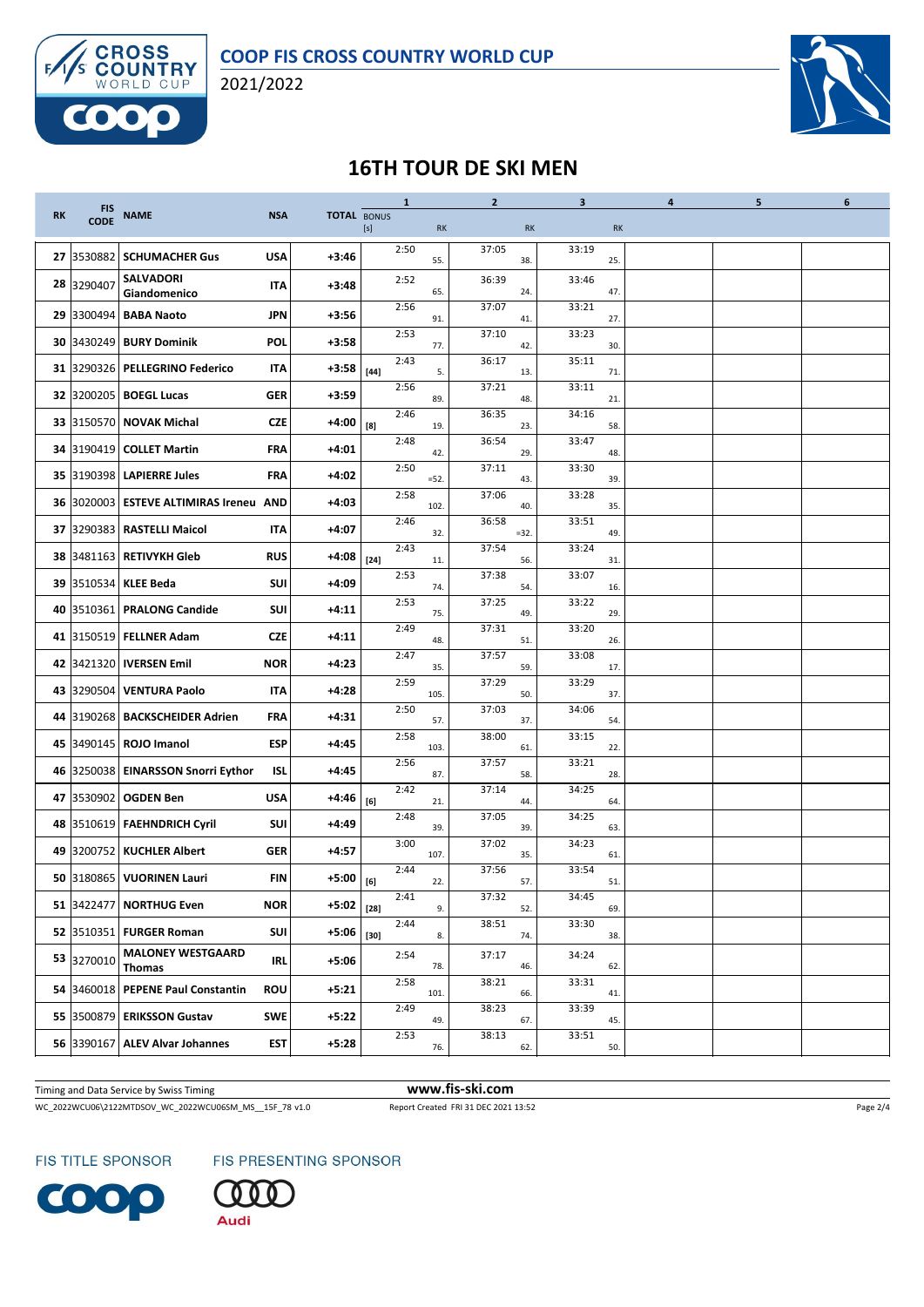



# **16TH TOUR DE SKI MEN**

|           |                           |                              |            |                    |                    | $\mathbf{1}$ |           | $\overline{2}$ |           | 3          |     | 4 | 5 | 6 |
|-----------|---------------------------|------------------------------|------------|--------------------|--------------------|--------------|-----------|----------------|-----------|------------|-----|---|---|---|
| <b>RK</b> | <b>FIS</b><br><b>CODE</b> | <b>NAME</b>                  | <b>NSA</b> | <b>TOTAL BONUS</b> | $[s]$<br><b>RK</b> |              | <b>RK</b> |                | <b>RK</b> |            |     |   |   |   |
|           | 57 3200241                | <b>BING Thomas</b>           | <b>GER</b> | +5:37              |                    | 2:52         | 67.       | 38:47          | 73.       | 33:27      | 33. |   |   |   |
|           |                           | 58 3181180 LINDHOLM Remi     | FIN        | $+5:41$            |                    | 2:52         | 70.       | 37:49          | 55.       | 34:28      | 66. |   |   |   |
|           | 59 3290577                | <b>CORADAZZI Martin</b>      | <b>ITA</b> | +5:46              |                    | 2:55         | 82.       | 38:53          | 75.       | 33:27      | 34. |   |   |   |
|           | 60 3290712                | <b>GRAZ Davide</b>           | <b>ITA</b> | +5:48              | [6]                | 2:45         | 23.       | 38:25          | 68.       | 34:13      | 56. |   |   |   |
|           |                           | 61 3530713 BOLGER Kevin      | <b>USA</b> | +5:49              | [8]                | 2:43         | 16.       | 38:17          | 65.       | 34:26      | 65. |   |   |   |
|           |                           | 62 3501255 SVENSSON Oskar    | <b>SWE</b> | +5:53              | $[10]$             | 2:45         | 15.       | 37:17          | 45.       | 35:30      | 73. |   |   |   |
|           |                           | 63 3670115 PUKHKALO Vitaliy  | KAZ        | +5:55              |                    | 2:57         | 98.       | 36:58          | $= 32.$   | 35:28      | 72. |   |   |   |
|           |                           | 64 3501044 BRAENNMARK Viktor | <b>SWE</b> | $+6:18$            |                    | 2:50         | 59.       | 39:01          | 78.       | 33:55      | 53. |   |   |   |
|           | 65 3150509                | <b>KNOP Petr</b>             | <b>CZE</b> | +6:23              |                    | 2:56         | 90.       | 39:02          | 80.       | 33:54      | 52. |   |   |   |
|           |                           | 66 3430233 BURY Kamil        | POL        | $+6:24$            |                    | 2:47         | 36.       | 38:44          | 72.       | 34:22      | 60. |   |   |   |
|           | 67 3501587                | <b>BERGLUND Gustaf</b>       | <b>SWE</b> | +6:26              | $[4]$              | 2:45         | 28.       | 39:01          | 79.       | 34:13      | 57. |   |   |   |
|           | 68 3530835                | <b>KETTERSON Zak</b>         | <b>USA</b> | $+6:27$            |                    | 2:53         | 72.       | 39:34          | 85.       | 33:29      | 36. |   |   |   |
|           |                           | 69 3670022 VELICHKO Yevgeniy | KAZ        | +6:37              |                    | 2:57         | 96.       | 38:34          | 69.       | 34:35      | 68. |   |   |   |
|           |                           | 70 3501555 ROSJOE Eric       | <b>SWE</b> | $+6:50$            |                    | 2:52         | 69.       | 38:57          | 76.       | 34:29      | 67. |   |   |   |
|           |                           | 71 3300458 TANAKA Masato     | <b>JPN</b> | +7:09              |                    | 2:59         | 106       | 39:17          | 83.       | 34:22      | 59. |   |   |   |
|           | 72 3510417                | <b>KAESER Erwan</b>          | <b>SUI</b> | $+7:24$            | $[4]$              | 2:45         | 29.       | 40:04          | 88.       | 34:08      | 55. |   |   |   |
|           |                           | 73 3530911 JAGER Luke        | <b>USA</b> | +7:34              |                    | 2:49         | 45.       | 39:28          | 84.       | 34:46      | 70. |   |   |   |
|           |                           | 74 3510377 HEDIGER Jovian    | <b>SUI</b> | $+7:55$            | $[10]$             | 2:44         | 13.       | 37:36          | 53.       | 37:13      | 78. |   |   |   |
|           |                           | 75 3530583 HANNEMAN Logan    | <b>USA</b> | +8:07              | [6]                | 2:46         | 25.       | 38:36          | 70.       | 36:20      | 75. |   |   |   |
|           | 76 3460021                | <b>HOGIU Petrica</b>         | ROU        | $+8:17$            |                    | 2:57         | 97.       | 38:59          | 77.       | 35:50      | 74. |   |   |   |
|           | 77 3180838                | <b>AHONEN Ville</b>          | <b>FIN</b> | +8:42              |                    | 2:49         | 50.       | 38:15          | 63.       | 37:06      | 77. |   |   |   |
|           |                           | 78 3430103   STAREGA Maciej  | POL        | +9:32              | [6]                | 2:45         | 24.       | 40:01          | 87.       | 36:21      | 76. |   |   |   |
|           |                           | 3190345 JOUVE Richard        | FRA        | WD                 | $[54]$             | 2:39         | 2.        | 36:18          | 15.       | <b>DNS</b> |     |   |   |   |
|           | 3421779                   | <b>KRUEGER Simen Hegstad</b> | <b>NOR</b> | <b>WD</b>          |                    | 2:49         | 43.       | 36:26          | 18.       | <b>DNS</b> |     |   |   |   |
|           |                           | 3200356 DOBLER Jonas         | <b>GER</b> | <b>WD</b>          |                    | 2:54         | $= 80.$   | 36:57          | 31.       | <b>DNF</b> |     |   |   |   |
|           |                           | 3190323 CHANAVAT Lucas       | FRA        | <b>WD</b>          | $[48]$             | 2:39         | 3.        | 38:16          | 64.       | <b>DNS</b> |     |   |   |   |
|           |                           | 3200376 NOTZ Florian         | <b>GER</b> | <b>WD</b>          |                    | 3:01         | 109.      | 37:21          | 47.       | <b>DNS</b> |     |   |   |   |
|           |                           | 3510644 WIGGER Nicola        | SUI        | <b>WD</b>          |                    | 2:51         | 64.       | 37:58          | 60.       | <b>DNS</b> |     |   |   |   |
|           |                           | 3190282 JAY Renaud           | <b>FRA</b> | WD                 | $[22]$             | 2:44         | 12.       | 38:43          | 71.       | <b>DNS</b> |     |   |   |   |
|           |                           | 3550147   VIGANTS Raimo      | LЛТ        | WD                 |                    | 2:49         | 47.       | 39:14          | 82.       | <b>DNS</b> |     |   |   |   |

Timing and Data Service by Swiss Timing **www.fis-ski.com**

WC\_2022WCU06\2122MTDSOV\_WC\_2022WCU06SM\_MS\_\_15F\_78 v1.0 Report Created FRI 31 DEC 2021 13:52 Page 3/4

FIS TITLE SPONSOR